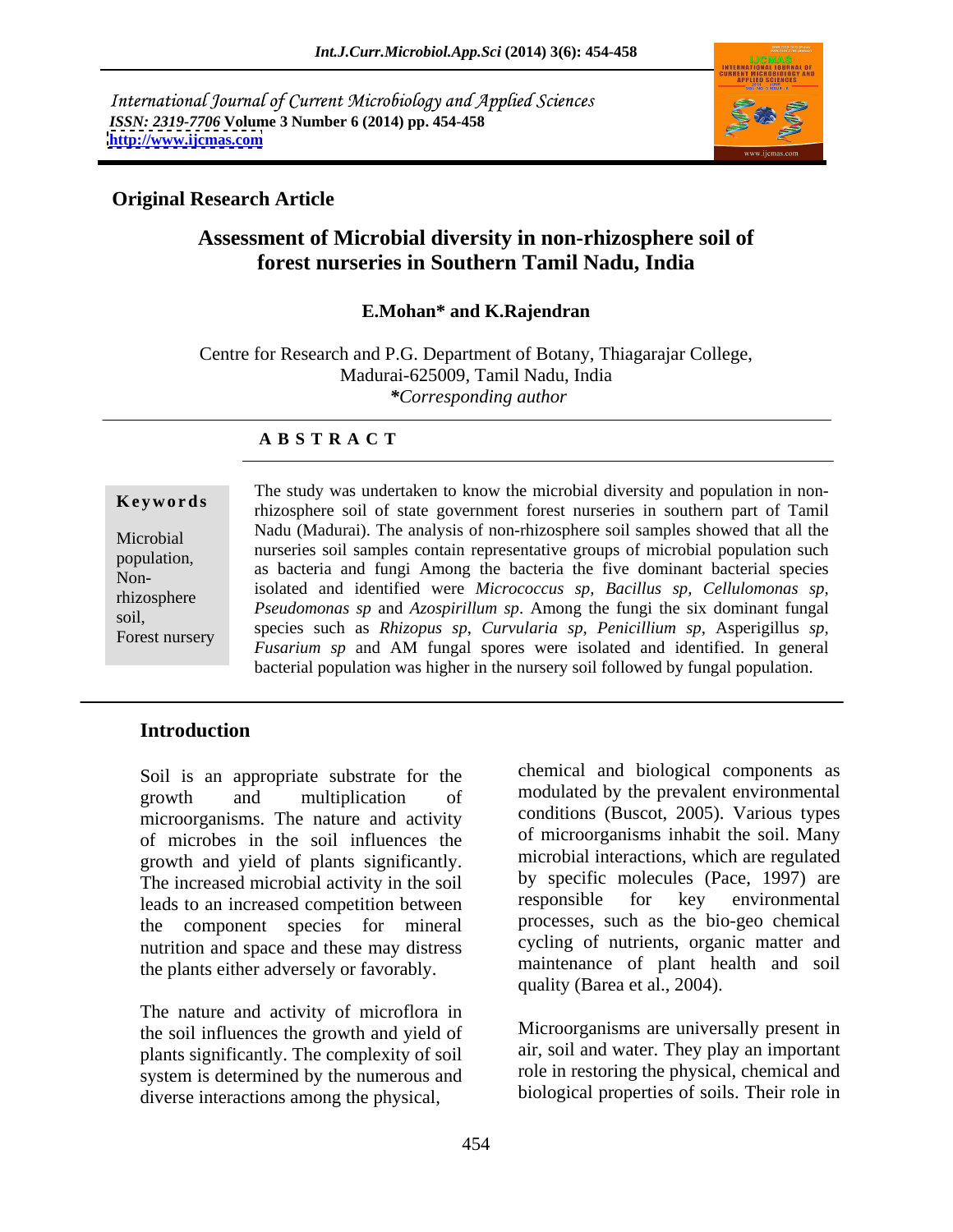agriculture is vital for nitrogen fixation, moisture content 32.71(%), electrical phosphate solubilization and mobilization conductivity  $0.23$  (dsm<sup>-1</sup>) and organic of nutrients. Such beneficial microbes are carbon 1.48%. The nitrogen, phosphorus called biofertilizers, which include both and potassium level was 43Kg/ha,

chemical fertilizers will damage the (1.22mg/g) and the sodium level are 1.20 physico-chemical and biological properties of soil. At present the pinch on fertilizer consumption is being felt more in India, since the country cannot afford either to import the required fertilizer at high cost Soil samples (Non-Rhizosphere) were or to subsidize the sale to the farmers or build new fertilizer plants at formidable in different regions in Madurai district, cost. However, extensive use of chemical fertilizers in long term causes declining in productivity and also environmental quality.

improves plant growth in two different ways, directly or indirectly. The direct suspension by conductivity meter substances (Patten and Glick, 1996), or (Piper, 1966) and phosphorus by facilitation of uptake of certain nutrients calorimetrically employing vanadofrom the soil (Glick and Ibid, 1995). The molybdate method. Potassium was

The study area selected was in Madurai, with neutral normal ammonium acetate Tamil Nadu located at  $10^0$  05' N latitude above mean sea level. The temperature ranges from  $21^{\circ}$ C during winter and about  ${}^{0}$ C during winter and about  $(1.1)$  external  $(2.1)$  external about  $39^{\circ}$  C during summer. The study area of **Quantitative** estimation of the Madurai received the annual rain fall of **microorganisms** about 750 and 850 mm. The climate is

free living and symbiotic forms. 36Kg/ha and 118Kg/ha. Similarly, the iron Long term application of synthetic  $(0.84mg/g)$ , copper  $(0.52mg/g)$ , calcium ) and organic (5.44 mg/g), manganese (8.94mg/g), zinc (0.84mg/g), copper (0.52mg/g), calcium  $(mg/g)$ .

### **Soil collection**

collected from the forest nurseries located Tamil Nadu.

### **Soil physico-chemical analysis**

 Plant Growth Promoting Rhizobacteria suspension (1:2:5) using a pH meter (PGPR) (Arshad and Frankenberger, 1998) (Jackson, 1973), Electrical conductivity promotion of plant growth by PGPR is (Jackson, 1973), nitrogen by kjeldahl through production of plant-promoting method using Kjeltech autoanalyser 1030 **Materials and Methods Study site** English, 1949). Calcium, magnesium, iron,  $\frac{0}{0.05}$  N latitude solution by versenate method (Jackson) and  $78^{\circ}$  16' E longitude. The elevation of  $\frac{1973}{1973}$  Organic carbon was estimated by the study area ranges from 100-132 M Walkey and Black wet digestion method agrediating is viale for integrals from the integral and the class of matrix (a) the content 32.71(%), electrical integrals of the photospace schedules are content 32.71(%), electrical integrals of the matrix Sun bender t The soil pH was determined in soil water was determined 1:2 ratio of soil water suspension by conductivity meter (Piper, 1966) and phosphorus by calorimetrically employing vanado molybdate method. Potassium was estimated by using flame photometer with determined with neutral normal ammonium acetate solution (Stanford and zinc, sodium and copper were determined with neutral normal ammonium acetate solution by versenate method (Jackson, 1973). Organic carbon was estimated by Walkey and Black wet digestion method (Piper, 1966).

#### **Quantitative estimation of the microorganisms**

sub-humid to semi-arid. Dilution plating method was employed for The soil type is sandy clay loam (sand the soil samples N free semi solid malate the enumeration of microbial population in the soil samples. N-free semi solid malate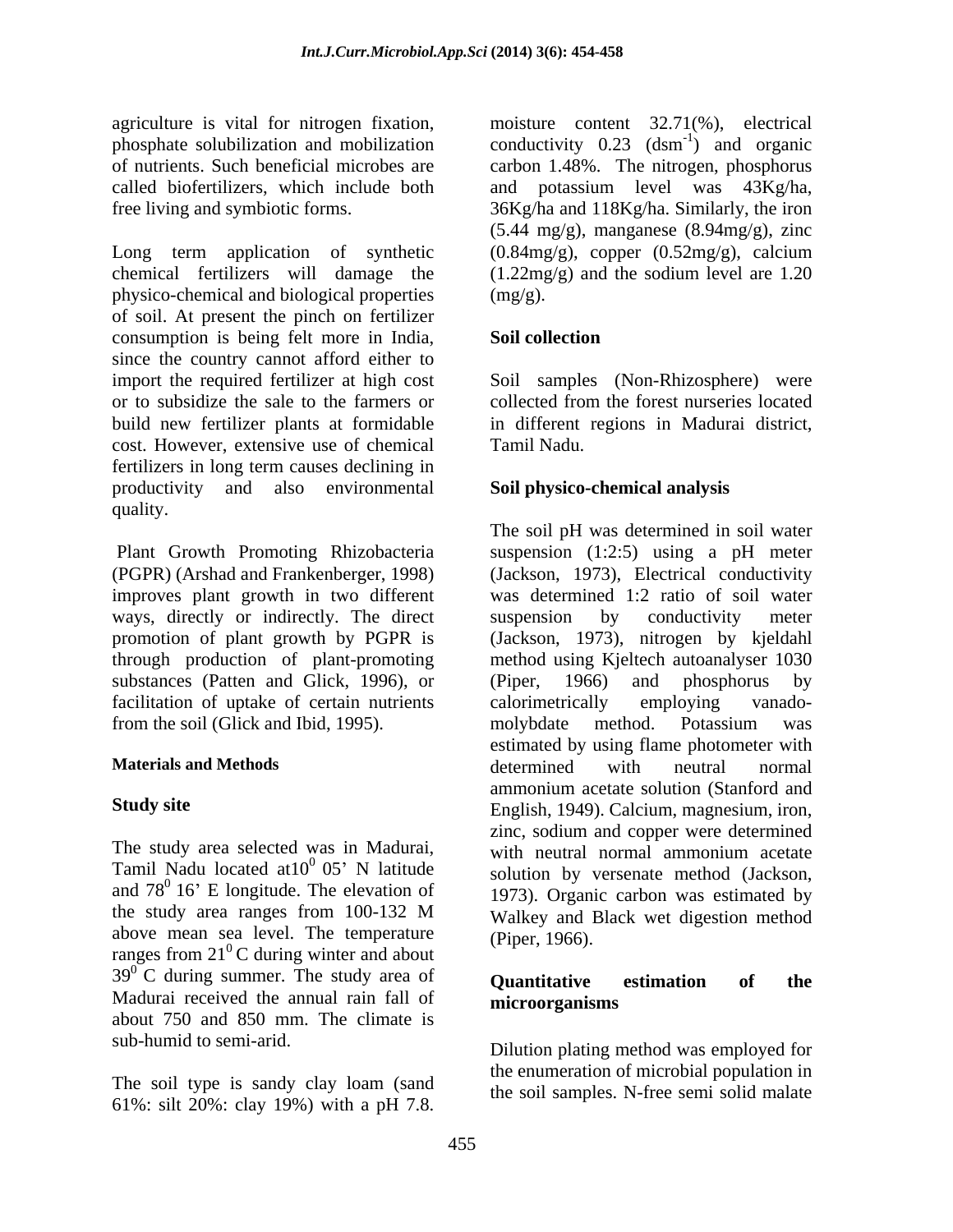medium was used for Azospirillum Total Bacteria (Dobereiner et al., 1960), Pikovaskaya's medium was used for Phosphobacteria (Kings et al., 1954), Kuster's Agar (Allen, 1957) and total fungi (Martin, 1950) in the soil samples. was *Azospirillum* and *Pseudomonas* sps.

## **Quantitative estimation of AM spore**

AM spore density in each soil samples was Fungal population diversity varies and low estimated by a modified wet sieving and in the non-rhizosphere nursery soil (Table decanting technique as described by 2). The highest fungal population recorded Gerdemann and Nicolson (1963). in the soil was *Aspergillus* followed by

The data were statistically analyzed by **AM** spore population analysis of variance (ANOVA) and treatment means were separated using The occurrence of AM spores depends

The soil type, pH and temperature play an Among the two different AM spore, such as soil nutrient status and organic soil). Occurrence of arbuscular matter content also often affect the soil mycorrhizal fungus in nursery and and governs by several factors corroborating with the above studies. (Katznelson, 1965).

nursery soil samples showed that all the nursery soil samples from non-rhizosphere of microbial population such as total lesser in the non-rhizosphere soil (Table by population was low compared to

### **Total Bacteria**

(Sundara Rao and Sinha, 1963), Kings B populations were found in the soil. The medium was used for Pseudomonas lowest bacterial population was found in medium was used for Actinomycetes population of bacterium was *Cellulomonas*  (Subba rao, 1986) and total bacteria followed by *Bacillus* and *Micrococcus* sps. There are five different bacterial the nursery soil. Among them, the highest The least population of bacterium found

## **Total Fungi**

**Statistical analysis** *Rhizopus, Curvularia, Fusarium, Penicillium* sp.

### **AM spore population**

Duncan's Multiple Range Test (P<0.05) upon the environmental conditions, plant (Duncan, 1955). species and soil type. During the present **Results and Discussion** spores such as *Acaulospora* and *Glomus* important role in affecting the microbial *Glomus* was the dominant one. Spore population in the soil. Besides, factors density was very low (8 spore/100 gram of microbial population. The non-rhizosphere plantation has been studied by Mohan et al population of microorganisms is dynamic (1995). The present study is also The occurrence of AM spores depends study, there are two different types of AM were observed in non-rhizosphere soil. Among the two different AM spore, soil). Occurrence of arbuscular mycorrhizal fungus in nursery

The present investigation of the analysis of of bacterial and fungal populations in the soil samples contain representative groups of all the different sites of Madurai bacteria and fungi. In general bacterial both beneficial and harmful bacteria as population and fungal population were well as fungal species were found, but the 1). rhizosphere soil. The present study clearly shows presence nursery soil samples from non-rhizosphere district. Among the microbial population, population was low compared to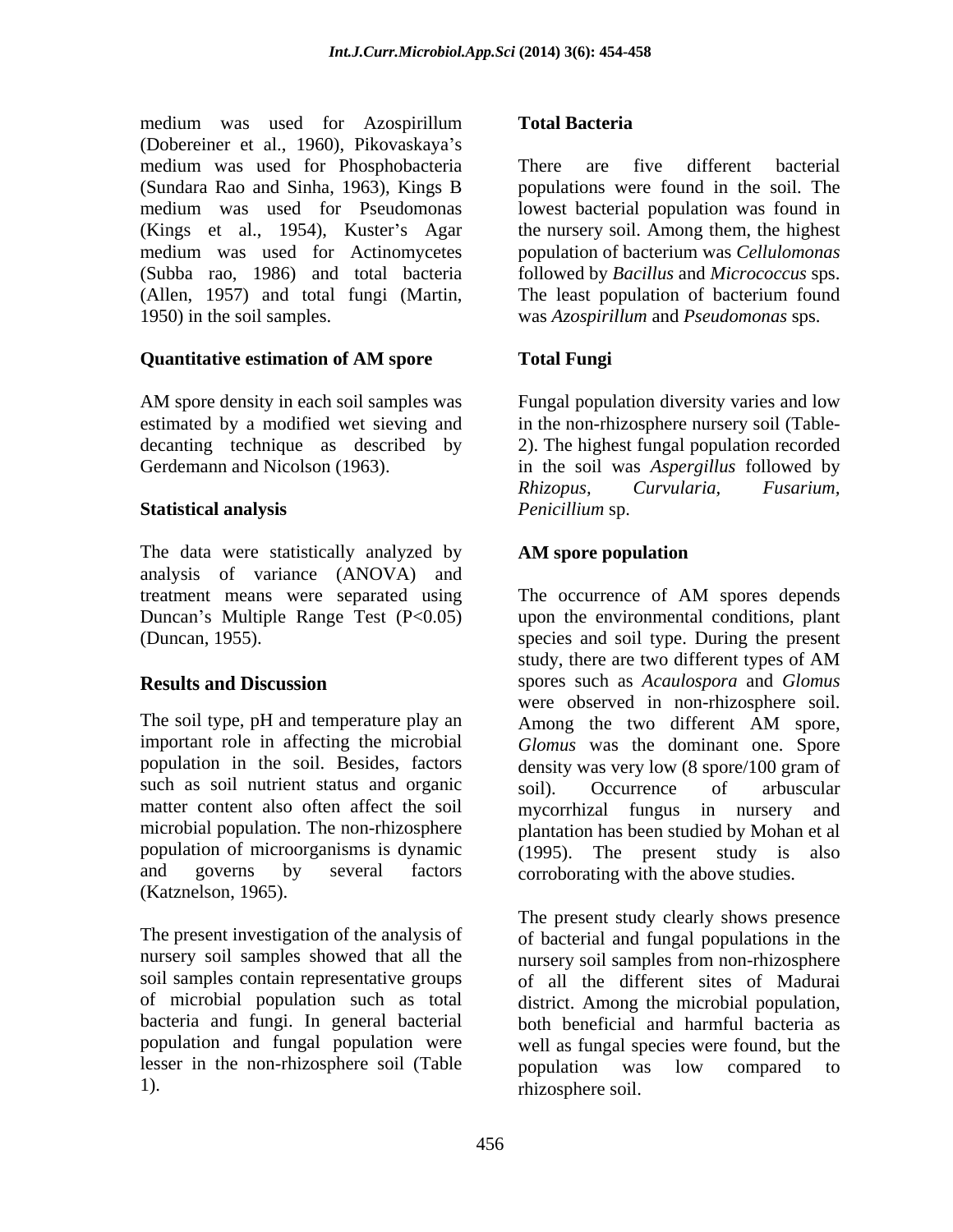|        | Table.1 Physical and Chemical properties of nursery soil |              |  |
|--------|----------------------------------------------------------|--------------|--|
|        |                                                          |              |  |
| Sl. No | <b>Soil Parameters</b>                                   | Measurements |  |
|        | Soil pH                                                  | 7.8          |  |
|        | Moisture content $(\%)$                                  | 32.71        |  |
|        | Electrical conductivity $(dSm^{-1})$                     | 0.23         |  |
|        | Organic carbon (%)                                       | 1.48         |  |
|        | Nitrogen (Kg/ha)                                         | 43           |  |
|        | Phosphorus (Kg/ha)                                       | 36           |  |
|        | Potassium (Kg/ha)                                        | 118          |  |
|        | Iron $(mg/g)$                                            | 5.44         |  |
|        | Manganese (mg/g)                                         | 8.94         |  |
| 10     | Zinc $(mg/g)$                                            | 0.84         |  |
| 11     | Copper $(mg/g)$                                          | 0.52         |  |
| 12     | Calcium (mg/g)                                           | 1.22         |  |
| 13     | Sodium $(mg/g)$                                          | 1.20         |  |

| Sl. No | <b>Bacterial and fungal species</b> | CFU $(10^6/g)$            |
|--------|-------------------------------------|---------------------------|
|        |                                     | dry soil                  |
|        | Micrococcus roseus                  |                           |
|        | <b>Bacillus cereus</b>              |                           |
|        | $\vert$ Cellulomonas terrae         | $10^{\rm e}$              |
|        | $\vert$ Pseudomonas fluorescens     |                           |
|        | Azospirillum brasilense             | $\mathbf{a}$              |
|        | Rhizopus microsporus                |                           |
|        | Aspergillus niger                   |                           |
|        | Curvularia clavata                  |                           |
|        | <b>Fusarium oxysporum</b>           | $\mathbf{A}^{\mathrm{a}}$ |
| 10     | Penicillium chrysogenum             |                           |
| 11     | AM Spore                            | 08/100 gram               |
|        |                                     | soil                      |

These microbes especially beneficial one Barea, J.M., Aczon, R and Azcon-Aguilar, can be isolated for mass multiplication and may be used for the growth and development of seedlings in nursery as

- Arshad, M. and Frankerberger, W. T.<br>1998 Plant growth promoting Buscot, F. Varma, S. eds. 1998. Plant growth-promoting microbial production and functions. *Adv. Agron*. 62: 145-151.
- well as plantation. The eds. Plant surface well as plantation. **References** Springer-Verlag. 351-371. C. 2004. Mycorrhizal fungi and plant growth promoting rhizobacteria. In: Varma, A, Abbott, L, Werner, D, microbiology. Heideberg. Germany:
	- substances in the rhizosphere: MICroorganisms in solis: roles in Buscot, F. 2005. What are soils. In: Buscot, F, Varma, S, eds. Microorganisms in soils: roles in genesis and functions. Heidelberg, Germany: Springer-Verlag, 3-18.